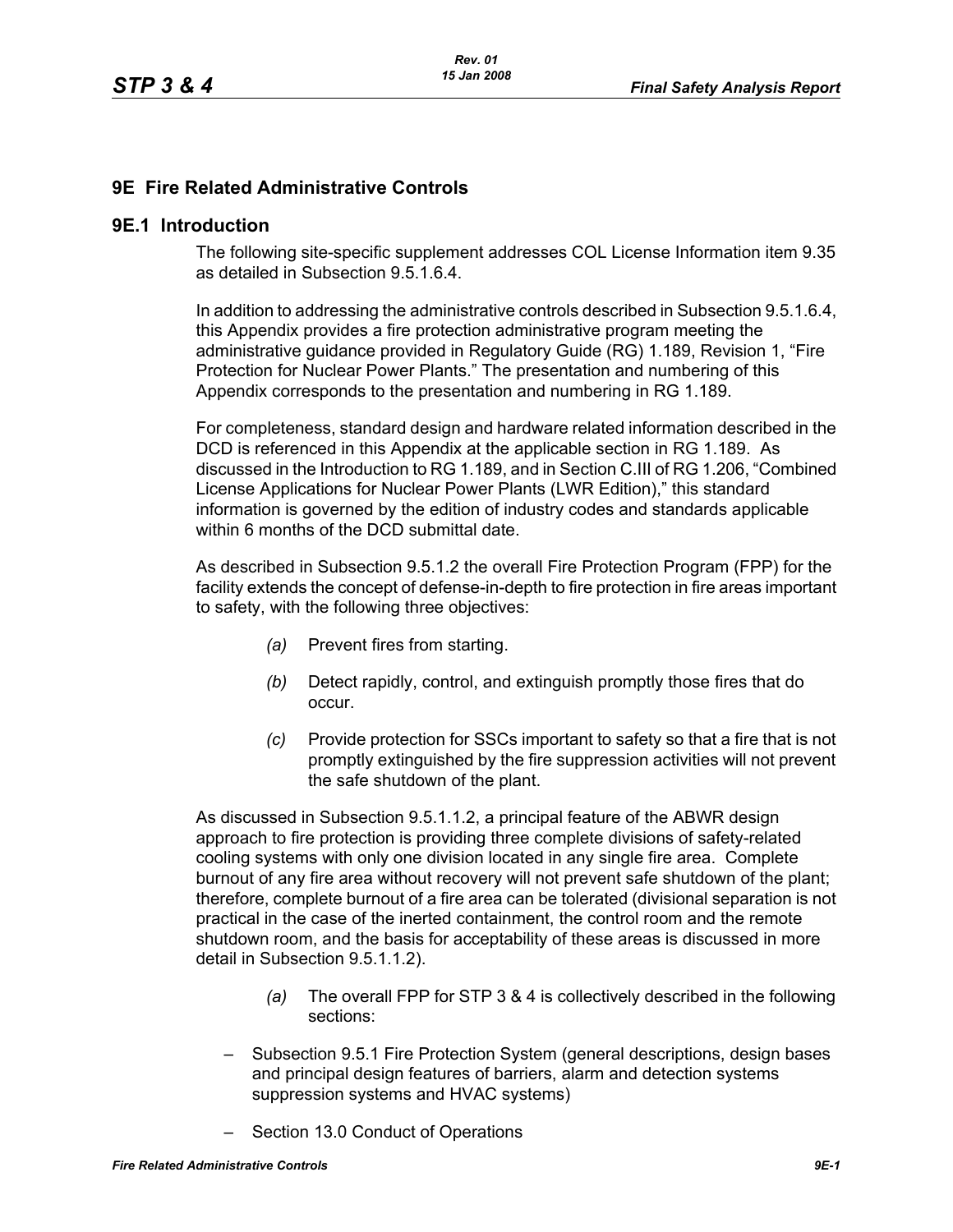- Section 9A Fire Hazards Analysis
- Section 9B Summary of Analysis Supporting Fire Protection Design Requirements
- Section 9E Fire Related Administrative Controls
- Section 19M Fire Protection Probabilistic Risk Assessment
- Section 19Q ABWR Shutdown Risk Assessment
- Technical Specification 5.5.1.1.d, Fire Protection Program Implementation

COLA Part 5.1, Section D and Section H discuss fire protection elements related to the Emergency Plan.

- *(b)* STPNOC organizational responsibilities for the FPP are identified in Subsection 9E.1.1 below.
- *(c)* The authorities of personnel implementing the FPP and administrative controls are described in Subsection 9E.1.1 below.
- *(d)* Fire protection, fire detection and suppression capability, and limiting fire damage with barriers and divisional separation are described in Subsection 9.5.1.
- *(e)* The administrative controls and personnel requirements for fire protection and manual fire suppression activities are described in Section 9E.
- *(f)* The automatic and manually operated fire detection and suppression systems are described in Subsection 9.5.1.
- *(g)* The fire barriers and divisional separation provided to limit fire damage to SSCs important to safety, so that the capability to shut down the plant safely is ensured, is described in Subsection 9.5.1.

The FPP administrative controls described in this Appendix address the responsibilities for continuing evaluation of fire hazards associated with construction of STP 3 & 4 to ensure the continued safe operation of STP 1 & 2 and similarly, the safe operation of STP Units 1, 2 and 3 during the completion of STP Unit 4. STPNOC provides additional fire barriers and fire protection capability, as necessary, to protect the operating units from any fire hazards associated with these construction activities.

### **9E.1.1 Organization, Staffing, and Responsibilities**

*(a)* The President & Chief Executive Officer sets policy and has overall responsibility for the formulation, implementation, and assessment of the effectiveness of the Fire Protection Program.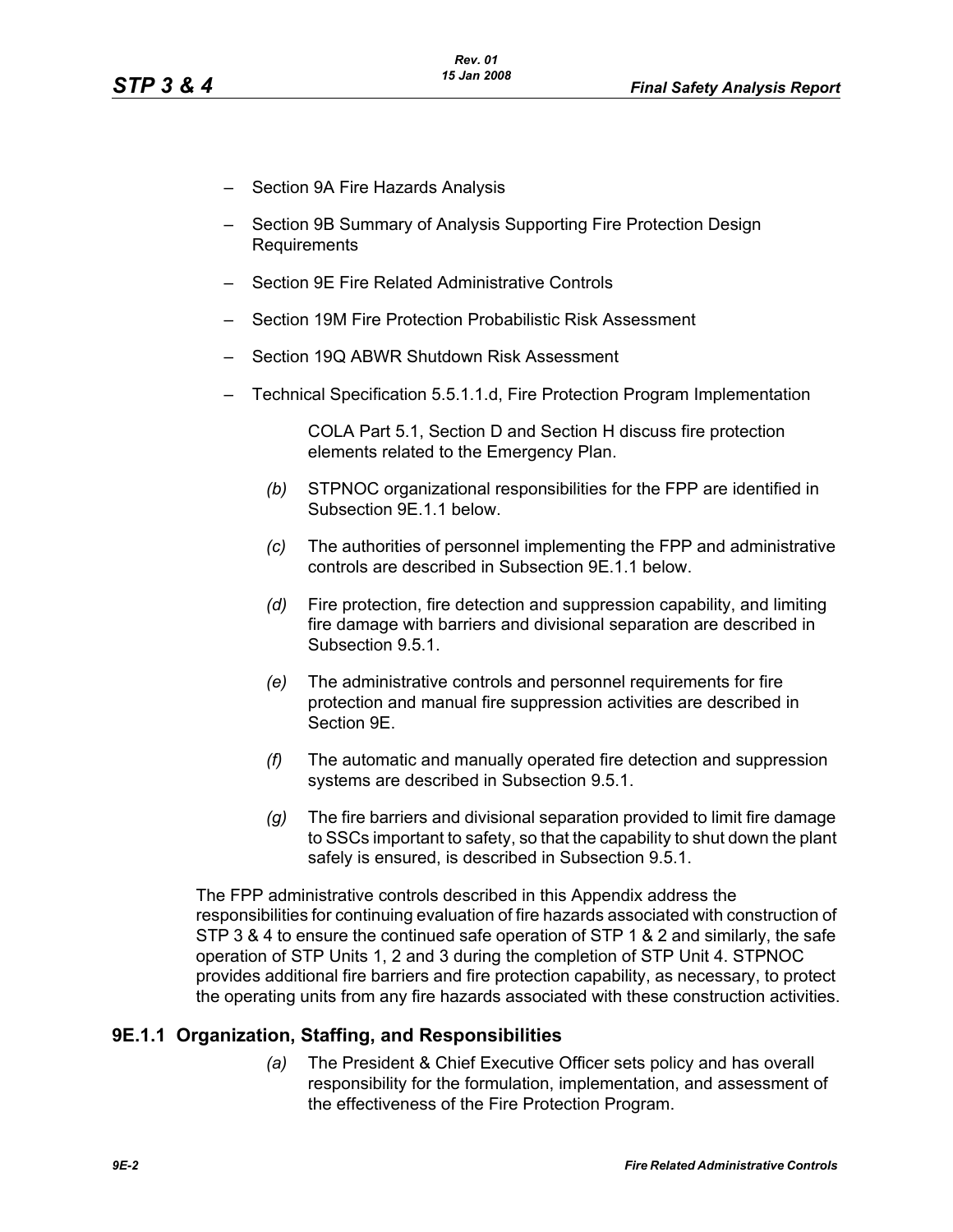The Group Vice President has the executive authority and responsibility for the FPP.

- *(b)* The Vice President Engineering and Construction reports to the Group Vice President and has direct responsibility to establish, implement and maintain written procedures for implementing the FPP and for periodically assessing the effectiveness of the FPP including fire drills and training conducted by the fire brigade and plant personnel. The results of these assessments are reported to the Group Vice President with recommendations for improvements or corrective actions as deemed necessary.
- *(c)* The Plant General Manger is responsible for the overall administration of the plant operations and emergency plans that include the fire protection and prevention program and that provide a single point of control and contact for all contingencies.

The Plant General Manager has responsibility for approving or disapproving Fire Protection Program implementing procedures and changes thereto as recommended by the Plant Operations Review Committee (PORC).

The Plant General Manager is responsible for assisting the Plant General Manager STP 1 & 2 in assessing the potential fire related impact to STP 1 & 2 from construction activities on STP 3 & 4.

The Plant General Manager is responsible for the evaluation of the potential fire related impact to STP 3 from construction activities on STP 4 (see additional discussion in Section 1.10S).

- *(d)* The Fire Protection Coordinator reports through the chain of command to the Vice President, Engineering and Construction. Primary responsibility for implementation of the FPP has been delegated to the Fire Protection Coordinator, who is an individual knowledgeable through education, training, and/or experience in fire protection and nuclear safety. Other personnel are available to assist the Fire Protection Coordinator as necessary to accomplish the following:
	- (i) Implement periodic inspections to minimize the amount of combustibles in plant areas important to safety; determine the effectiveness of housekeeping practices; ensure the availability and acceptable condition of all fire protection systems/equipment, emergency breathing apparatus, emergency lighting, communication equipment, fire stops, penetration seals, and fireretardant coatings; and ensure that prompt and effective corrective actions are taken to correct conditions adverse to fire protection and preclude their recurrence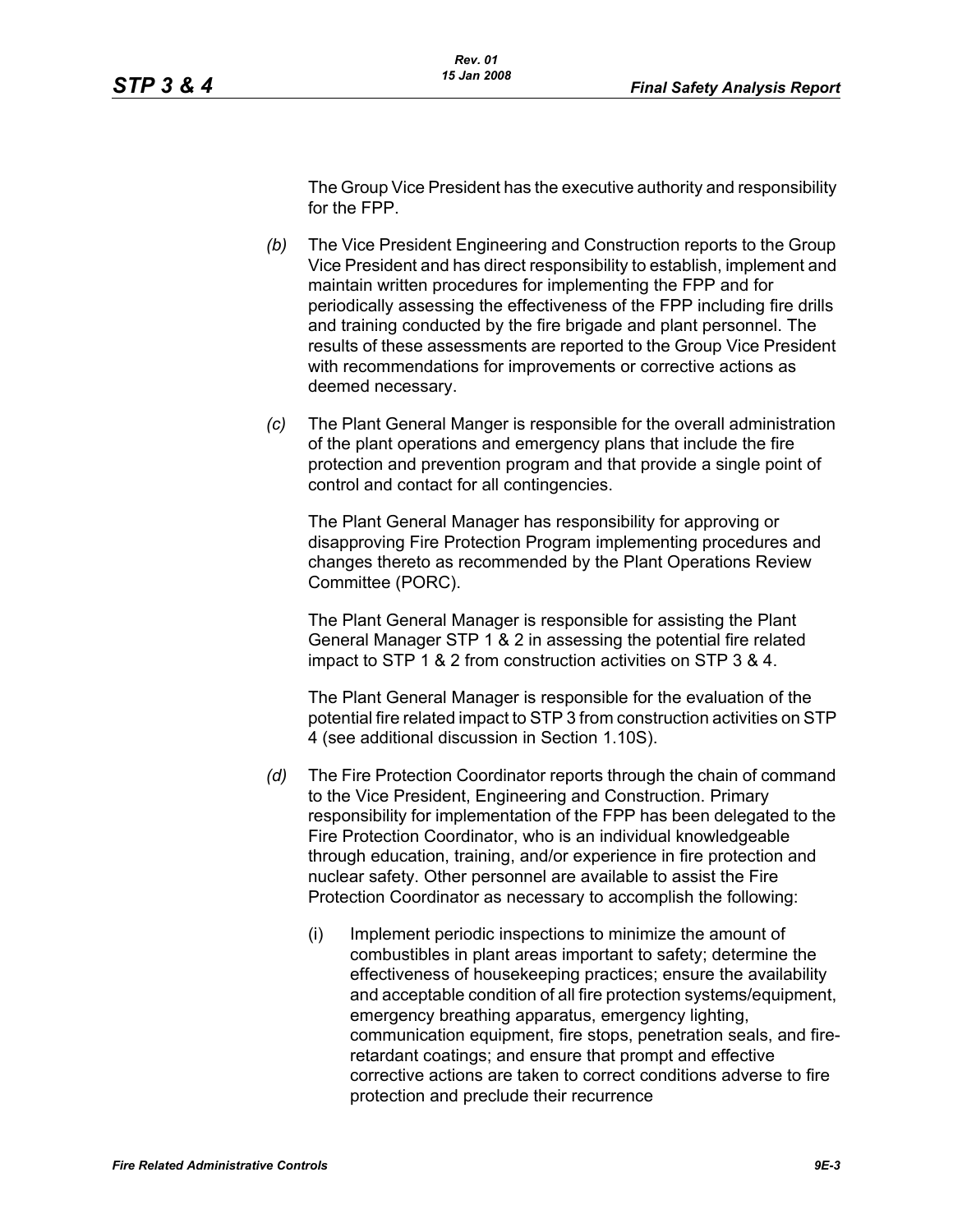- (ii) Provide firefighting training for operating plant personnel and the plant's fire brigade; design and select equipment; periodically inspect and test fire protection systems and equipment in accordance with established procedures; and evaluate test results and determine the acceptability of the systems under test
- (iii) Assist in the critique of all fire drills to determine how well the training objectives have been met
- (iv) Review proposed work activities with regard to in-plant fire protection, identify potential transient fire hazards, and specify required additional fire protection in the work activity procedure
- (v) Implement a program to indoctrinate all plant contractor personnel in appropriate administrative procedures that implement the FPP and the emergency procedures relative to fire protection
- (vi) Implement a program to instruct personnel on the proper handling of accidental events such as leaks or spills of flammable materials that are related to fire protection
- (vii) Review hot work
- *(e)* The Vice President Oversight and Regulatory Affairs is responsible for:
	- (i) Establishing the fire protection quality assurance program in accordance with Regulatory Position 1.7, Quality Assurance, of RG 1.189 as delineated in the document "STP 3 & 4 Quality Assurance Program Description"
	- (ii) Ensuring effective implementation of the FPP quality assurance program by planned surveillances and scheduled audits
	- (iii) Ensuring results of FPP surveillance and audit activities are promptly reported to cognizant management personnel
- *(f)* The plant's fire brigade positions and responsibilities are identified as follows:
	- (i) The plant fire brigade positions are responsible for fighting fires. The authority and responsibility of each fire brigade position relative to fire protection are clearly defined.
	- (ii) The responsibilities of each fire brigade position correspond with the actions required by the firefighting procedures.
	- (iii) Collateral responsibilities of the fire brigade members do not conflict with their responsibilities related to the fire brigade during a fire emergency. A collateral responsibility is a required action or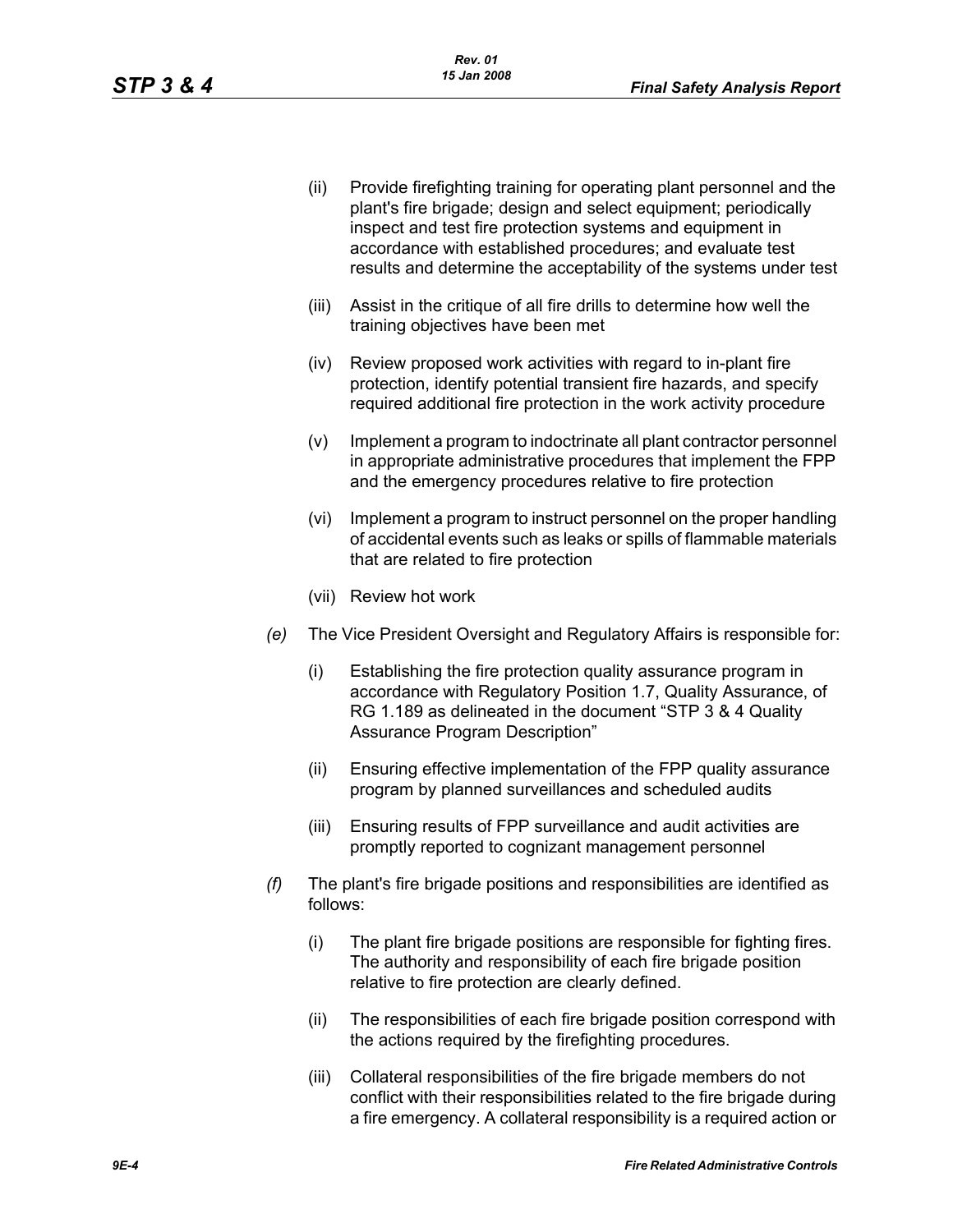decision that would adversely affect the fire brigade member's ability to perform a required fire fighting function.

(iv) The minimum number of trained fire brigade members available on site for each operating shift should be consistent with the activities required to combat credible and challenging fires, but is no less than five members. The size of the fire brigade is based upon the functions required to fight fires, with adequate allowance for injuries. Fire brigade staffing accounts for the operational and emergency response demands on shift personnel in the event of a significant fire.

#### **9E.1.2 Fire Hazards Analysis**

This topic is addressed in Section 9A.

#### **9E.1.3 Safe-Shutdown Analysis**

This topic is addressed in Subsections 9.5.1.3.11 and 9.5.1.3.12.

#### **9E.1.4 Fire Test Reports and Fire Data**

This topic is addressed in Subsection 9.5.13.7 (COL License Information Item 9.24).

#### **9E.1.5 Compensatory Measures**

Temporary changes to specific fire protection features necessary to accomplish maintenance or modifications are permissible when accompanied by interim compensatory measures, such as fire watches, temporary fire barriers, or backup suppression capability.

Compensatory measures may be implemented as an interim step to restore operability or to otherwise enhance the capability of degraded or nonconforming fire protection related SSCs until the final corrective action is complete. Reliance on a compensatory measure for operability is given important consideration in establishing the time frame for completing the corrective action. Nonconforming conditions or degraded conditions requiring an operator action to demonstrate operability are resolved expeditiously.

The guidance provided in NRC Inspection Manual Part 9900, "Operability Determinations & Functionality Assessments for Resolution of Degraded or Nonconforming Conditions Adverse to Quality or Safety" is utilized when compensatory measures are relied upon.

#### **9E.1.6 Fire Protection Training and Qualifications**

The Vice President, Engineering and Construction, maintains available staff for the FPP knowledgeable in both fire protection and nuclear safety.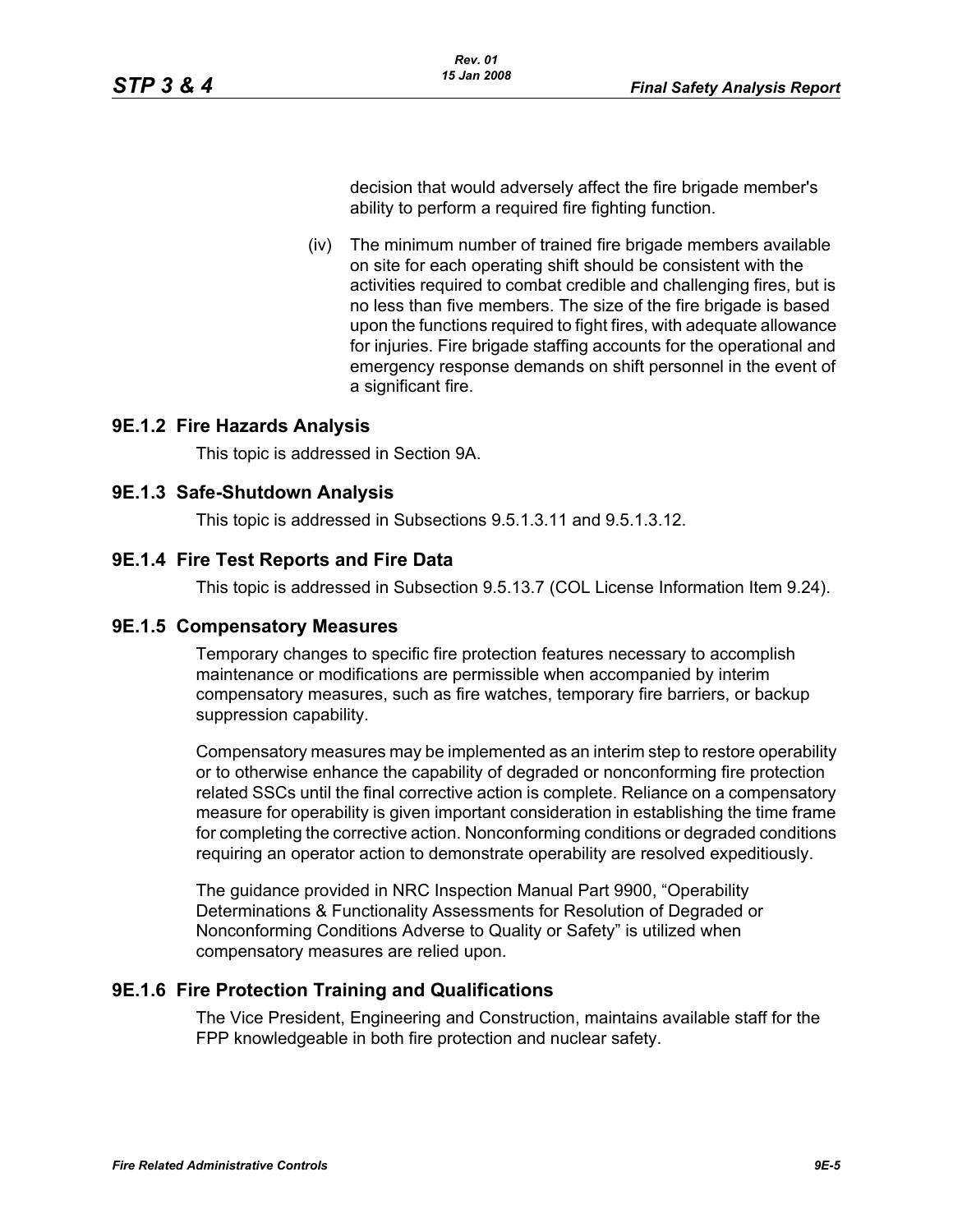# **9E.1.6.1 Fire Protection Staff Training and Qualifications**

Fire protection staff qualifications:

- *(a)* The Fire Protection Coordinator, or a person available for consultation, is a graduate of an accredited engineering or fire science curriculum and has a minimum of six years applicable experience, three of which have been in the area of fire protection. Education and/or experience acceptable to the Society of Fire Protection Engineers for full member status may be considered as equivalent qualifications.
- *(b)* Fire brigade training is discussed in Subsection 9E.1.6.4. Brigade member qualification includes satisfactory completion of a physical exam for performance of strenuous physical activity.
- *(c)* Personnel responsible for the maintenance and testing of the fire protection systems are qualified by training and experience for this work.
- *(d)* The Fire Protection Coordinator is responsible for the training of the fire brigade and is qualified by knowledge, suitable training, and experience for the conduct of this training.

# **9E.1.6.2 General Employee Training**

General employees are instructed in their responsibilities to prevent and detect fires. Training includes information on the types of fires and related extinguishing agents, specific fire hazards at the site, and actions in the event of a fire suppression system actuation. Specific instruction includes:

- *(a)* Principal responsibility to notify the control room upon discovering a fire, prior to attempting to extinguish the fire
- *(b)* Actions upon actuation of local fire suppression systems or hearing a fire alarm
- *(c)* Administrative controls on the use of combustibles and ignition sources
- *(d)* Actions necessary in the event of a combustible liquid spill or leak or combustible gas release or leaks

# **9E.1.6.3 Fire Watch Training**

Fire watches are used for observation and control of fire hazards associated with hot work and may provide compensatory measures for degraded fire protection systems and features. Specific fire watch training provides instruction on fire watch duties, responsibilities, and required actions for both 1-hour roving and continuous fire watches. Fire watch qualifications include hands-on training on a practice fire with the extinguishing equipment to be used while on fire watch. If fire watches are to be used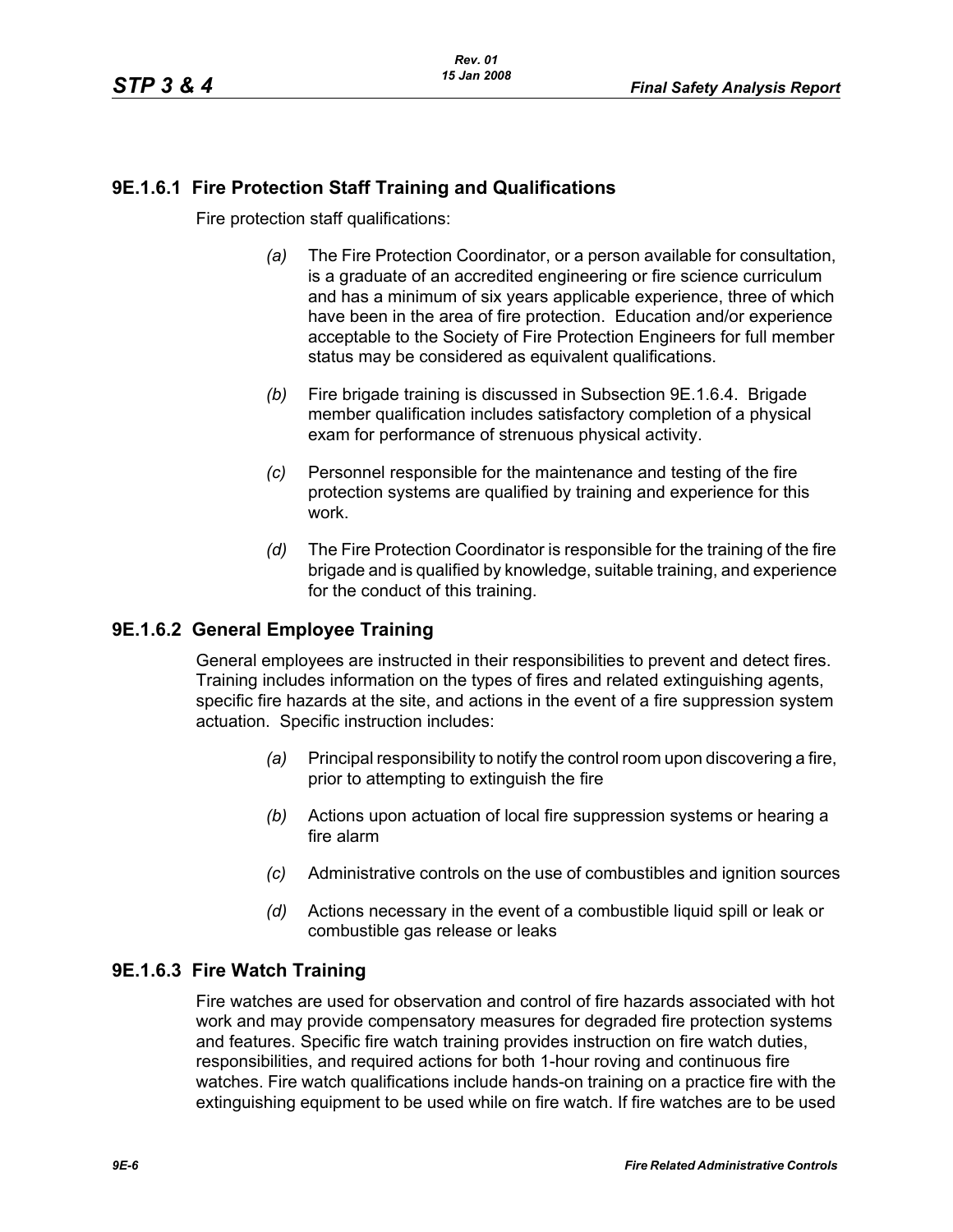as compensatory actions, the fire watch training includes recordkeeping requirements if required by 9E.1.5.

#### **9E.1.6.4 Fire Brigade Training and Qualifications**

Fire brigade training establishes and maintains the capability to fight credible and challenging fires. The program consists of initial classroom instruction followed by periodic classroom instruction, firefighting practice, and fire drills (See 9E.3.5.1.4 for drill guidance).

The training recommendations of NFPA 600, "Standard on Industrial Fire Brigades" provide applicable criteria for training the plant fire brigade.

#### **9E.1.6.4.1 Qualifications**

The brigade leader and at least two brigade members have sufficient training in or knowledge of plant systems to understand the effects of fire and fire suppressants on safe-shutdown capability. The brigade leader has training or experience necessary to assess the potential safety consequences of a fire and advise control room personnel as evidenced by possession of an operator's license or equivalent knowledge of plant systems. The qualification of fire brigade members includes an annual physical examination to determine their ability to perform strenuous firefighting activities.

#### **9E.1.6.4.2 Instruction**

Instruction is provided in the following:

- *(a)* indoctrination of the plant firefighting plan with specific identification of each individual's responsibilities
- *(b)* identification of the type and location of fire hazards and associated types of fires that could occur in the plant
- *(c)* the toxic and corrosive characteristics of expected products of combustion
- *(d)* identification of the location of firefighting equipment for each fire area and familiarization with the layout of the plant, including access and egress routes to each area
- *(e)* the proper use of available firefighting equipment and the correct method of fighting each type of fire, including the following:
	- (i) fires involving radioactive materials
	- (ii) fires in energized electrical equipment
	- (iii) fires in cables and cable trays
	- (iv) hydrogen fires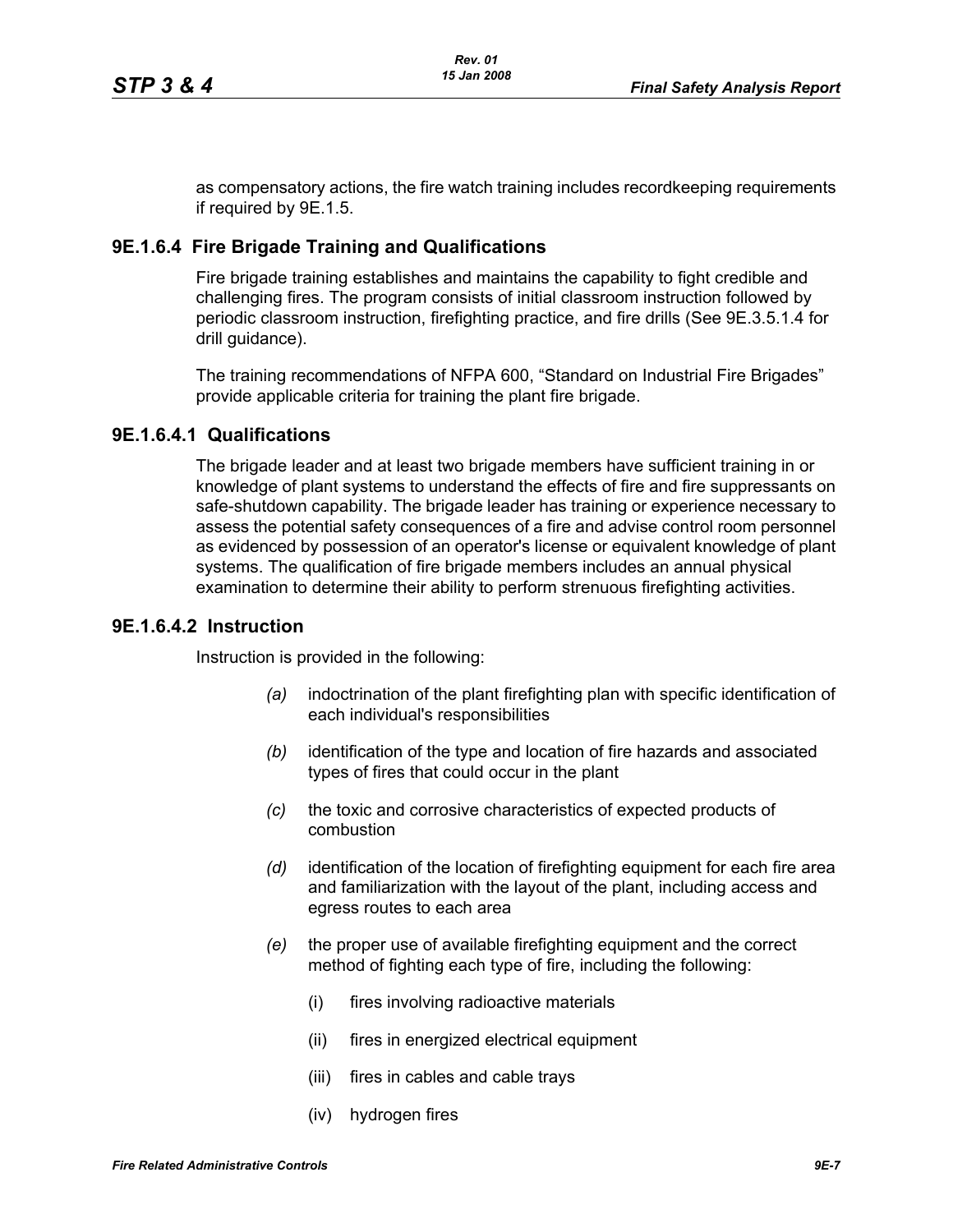- (v) fires involving flammable and combustible liquids or hazardous process chemicals
- (vi) fires resulting from construction or modifications (welding)
- (vii) record file fires
- *(f)* the proper use of communication, lighting, ventilation, and emergency breathing equipment
- *(g)* the proper method for fighting fires inside buildings and confined spaces
- *(h)* the direction and coordination of the firefighting activities (fire brigade leaders only)
- *(i)* detailed review of firefighting strategies and procedures
- *(j)* review of the latest plant modifications and corresponding changes in firefighting plans

#### **9E.1.6.4.3 Fire Brigade Practice**

Practice sessions are held for the fire brigade of each shift on the proper method of fighting the various types of fires that could occur in a nuclear power plant. These sessions provide brigade members with experience in actual fire extinguishment and the use of self-contained breathing apparatus under the strenuous conditions encountered in firefighting. Practice sessions are held at least once per year for each fire brigade member.

### **9E.1.6.4.4 Fire Brigade Training Records**

Individual records of training provided to each fire brigade member, including drill critiques, for at least 3 years to ensure that each member receives training in all parts of the training program. Records of fire brigade training are available for NRC inspection.

#### **9E.1.7 Quality Assurance**

The quality assurance program for fire protection adopts Section 1.7, Quality Assurance, of RG 1.189, and is addressed in the "STP 3 & 4 Quality Assurance Program Description."

#### **9E.1.8 Fire Protection Program Changes/Code Deviations**

This topic will be addressed in a License Condition to the STP 3 & 4 COL.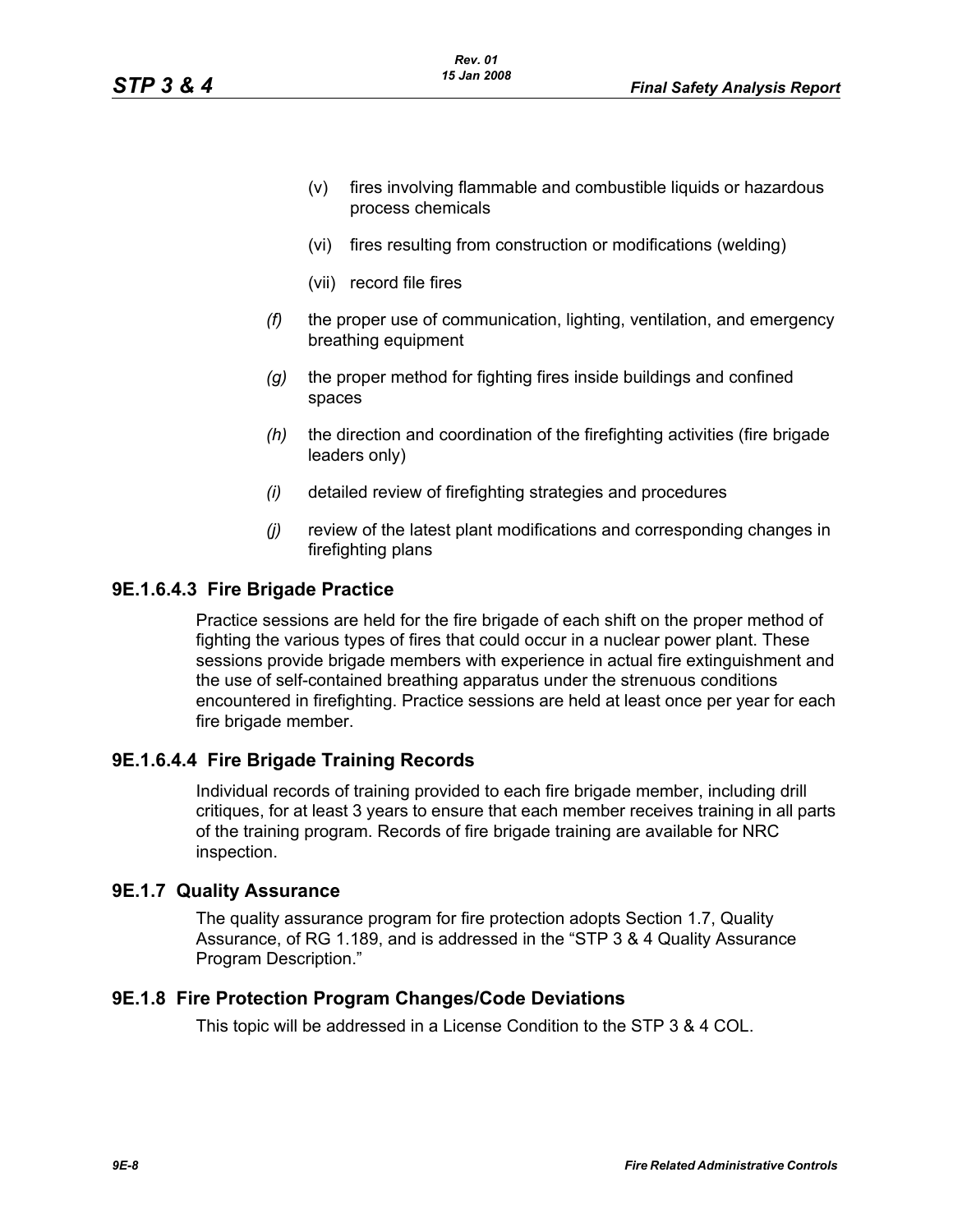# **9E.2 Fire Prevention**

## **9E.2.1 Control of Combustibles**

Administrative controls and procedures control the handling and use of combustibles, prohibit storage of combustibles in plant areas important to safety, establish designated storage areas with appropriate fire protection, and control use of specific combustibles (e.g., wood) in plant areas important to safety.

## **9E.2.1.1 Transient Fire Hazards**

Bulk storage of combustible materials is prohibited inside or adjacent to buildings or systems important to safety during all modes of plant operation. Procedures govern the handling of and limit transient fire hazards such as combustible and flammable liquids, wood and plastic products, high-efficiency particulate air (HEPA) and charcoal filters, dry ion exchange resins, or other combustible materials in buildings containing systems or equipment important to safety during all phases of operation, particularly during maintenance, modification, or refueling operations.

Transient fire hazards that cannot be eliminated are controlled and suitable protection is provided. Specific controls and protective measures include the following:

- *(a)* Unused ion exchange resins are not stored in areas that contain or expose equipment important to safety.
- *(b)* Hazardous chemicals are not stored in areas that contain or expose equipment important to safety.
- *(c)* Use of wood inside buildings containing systems or equipment important to safety is permitted only when suitable noncombustible substitutes are not available. All wood smaller than 152 mm x 152 mm (6 in x 6 in) used in plant areas important to safety during maintenance, modification, or refueling operation (such as lay-down blocks or scaffolding) should be treated with a flame-retardant. See NFPA 703, "Standard for Fire-Retardant Treated Wood and Fire-Retardant Coatings for Building Materials." Wood is allowed into plant areas important to safety only when needed for immediate use.
- *(d)* The use of plastic materials is minimized. Halogenated plastics such as polyvinyl chloride and neoprene are used only when substitute noncombustible materials are not available.
- *(e)* Use of combustible material such as HEPA and charcoal filters, dry ion exchange resins, or other combustible supplies in areas important to safety are controlled. Such materials are allowed into areas important to safety only when they needed for immediate use.
- *(f)* Equipment or supplies (such as new fuel) shipped in untreated combustible packing containers may be unpacked in areas containing equipment or systems important to safety if required for valid operating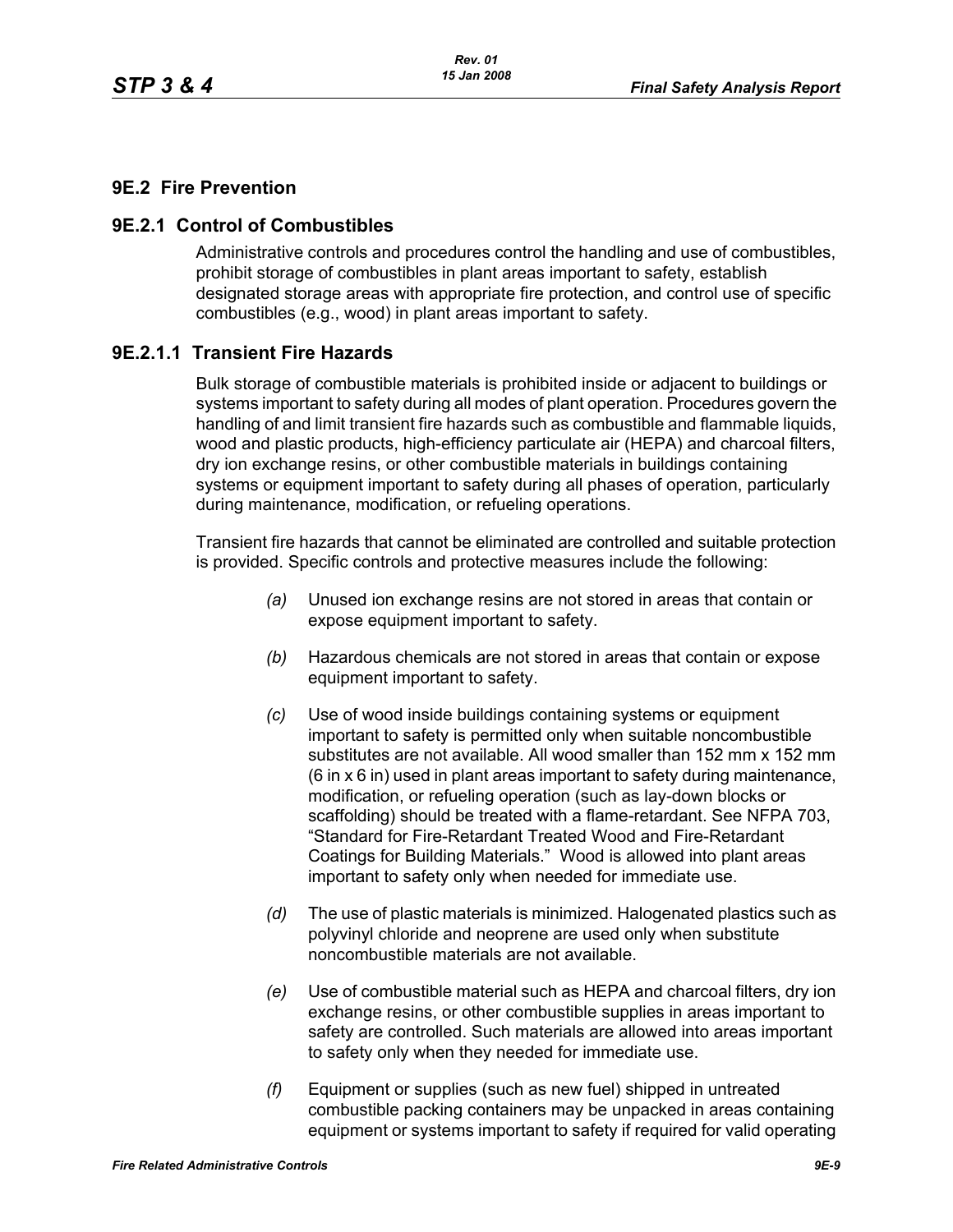reasons. However, combustible materials are removed from the area immediately following unpacking. Such transient combustible material, unless stored in approved containers, is not left unattended. Loose combustible packing material, such as wood or paper excelsior or polyethylene sheeting, is placed in metal containers with tight-fitting, self-closing metal covers or other approved containers.

- *(g)* Materials that collect and contain radioactivity, such as spent ion exchange resins, charcoal filters, and HEPA filters, are stored in closed metal tanks or containers that are located in areas free from ignition sources or combustibles. These materials are protected from exposure to fires in adjacent areas as well. Consideration is given to requirements for removal of decay heat from entrained radioactive materials.
- *(h)* Temporary power cables used during maintenance outages are treated as transient combustibles and potential ignition sources. Procedures address fire protection for temporary electrical power supply and distribution.

# **9E.2.1.2 Modifications**

Fire prevention elements of the FPP are maintained when plant modifications are made. Modification procedures contain provisions that evaluate the impacts of modifications on the fire prevention design features and programs. Personnel in the fire protection organization review modifications of SSCs to ensure that fixed fire loadings are not increased beyond those accounted for in the fire hazards analysis, or if increased, suitable protection is provided and the fire hazards analysis is revised accordingly.

### **9E.2.1.3 Flammable and Combustible Liquids and Gases**

The handling, use, and storage of flammable and combustible liquids comply with the provisions of NFPA 30, "Flammable and Combustible Liquids Code."

Miscellaneous storage and piping for flammable or combustible liquids or gases is controlled to avoid a potential fire exposure hazard to systems important to safety.

Combustible materials are isolated or separated from systems important to safety. When this is not possible because of the nature of the safety system or the combustible material, special protection is provided to prevent a fire from defeating the safety system function. Examples of such combustible materials that may not be separable from the remainder of its system are EDG fuel oil day tanks, turbine-generator oil and hydraulic control fluid systems.

RCP lube oil systems are not applicable to the ABWR.

Diesel fuel oil tanks, turbine-generator lube oil and hydraulic systems are discussed in Subsection 9.5.1.

Bulk gas storage meets the guidelines of Subsection 9E.7.5.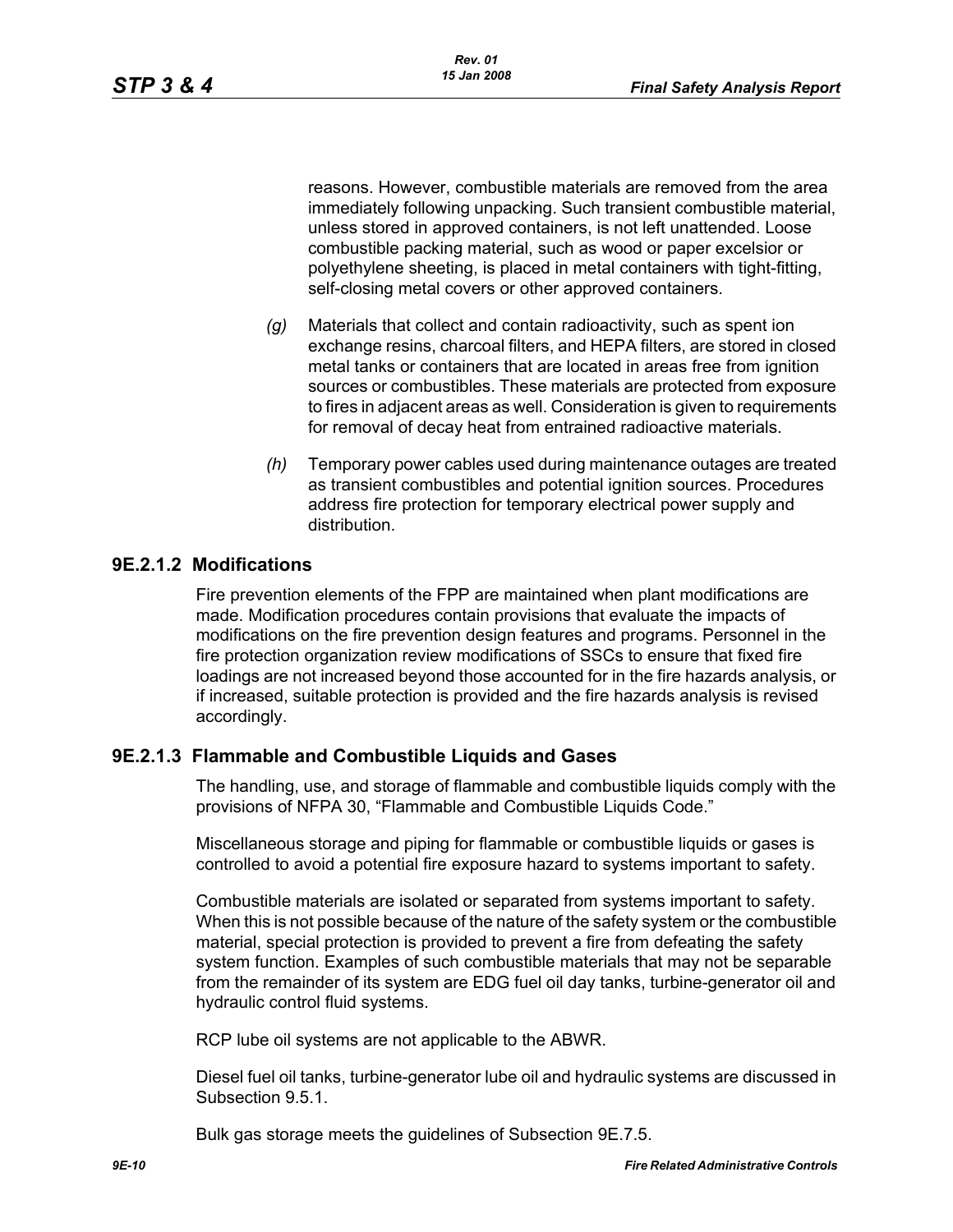# **9E.2.1.4 External/Exposure Fire Hazards**

An evaluation of external fire hazards including the potential for wildfires is addressed in Subsection 2.2S.3.1.4. Additional relevant discussion is provided in Subsection 9.5.1 for diesel fuel oil storage and COL license information provided in Subsections 9.5.13.9, Applicant Fire Protection Program, and 9.5.13.15, Identification of Chemicals.

# **9E.2.2 Control of Ignition Sources**

Design, installation, modification, maintenance, and operational procedures and practices are used to control potential ignition sources such as electrical equipment (permanent and temporary), hot work activities (e.g., open flame, welding, cutting, and grinding), high-temperature equipment and surfaces, heating equipment (permanent and temporary installation), reactive chemicals, static electricity, and smoking.

# **9E.2.2.1 Open Flame, Welding, Cutting, and Grinding (Hot Work)**

Work involving ignition sources such as welding and flame cutting is done under controlled conditions. Persons performing and directly assisting in such work are trained and equipped to prevent and combat fires, or if this is not possible, a person qualified in fire protection directly monitors the work and functions as a fire watch.

The use of ignition sources is governed by a hot work permit system to control open flame, welding, cutting, brazing, or soldering operations. A separate permit is normally issued for each area where work is to be done. If work continues over more than one shift, the permit should be valid for not more than 24 hours when the plant is operating or for the duration of a particular job during plant shutdown. NFPA 51B, "Standard for Fire Prevention During Welding, Cutting and Other Hot Work," includes guidance for safeguarding the hazards associated with welding and cutting operations.

# **9E.2.2.2 Temporary Electrical Installations**

Plant administrative controls provide for engineering review of temporary electrical installations. These reviews ensure that appropriate precautions, limitations, and maintenance practices are established for the term of such installations. NFPA 70, "National Electrical Code" is used for guidance on temporary electrical installations.

# **9E.2.2.3 Other Sources**

Open flames or combustion-generated smoke are not permitted for leak testing and similar procedures such as airflow determinations. Procedures and practices provide for control of temporary heating devices. Use of space heaters and maintenance equipment (e.g., tar kettles for roofing operations) in plant areas are controlled and reviewed by the STP 3 & 4 fire protection staff. Engineering procedures and practices provide assurance that temporary heating devices are properly installed according to the UL listing, including required separations from combustible materials and surfaces. Temporary heating devices are placed to avoid overturning and installed in accordance with their listing, including clearance to combustible material, equipment, or construction. Asphalt and tar kettles are located in a safe place or on a fire-resistive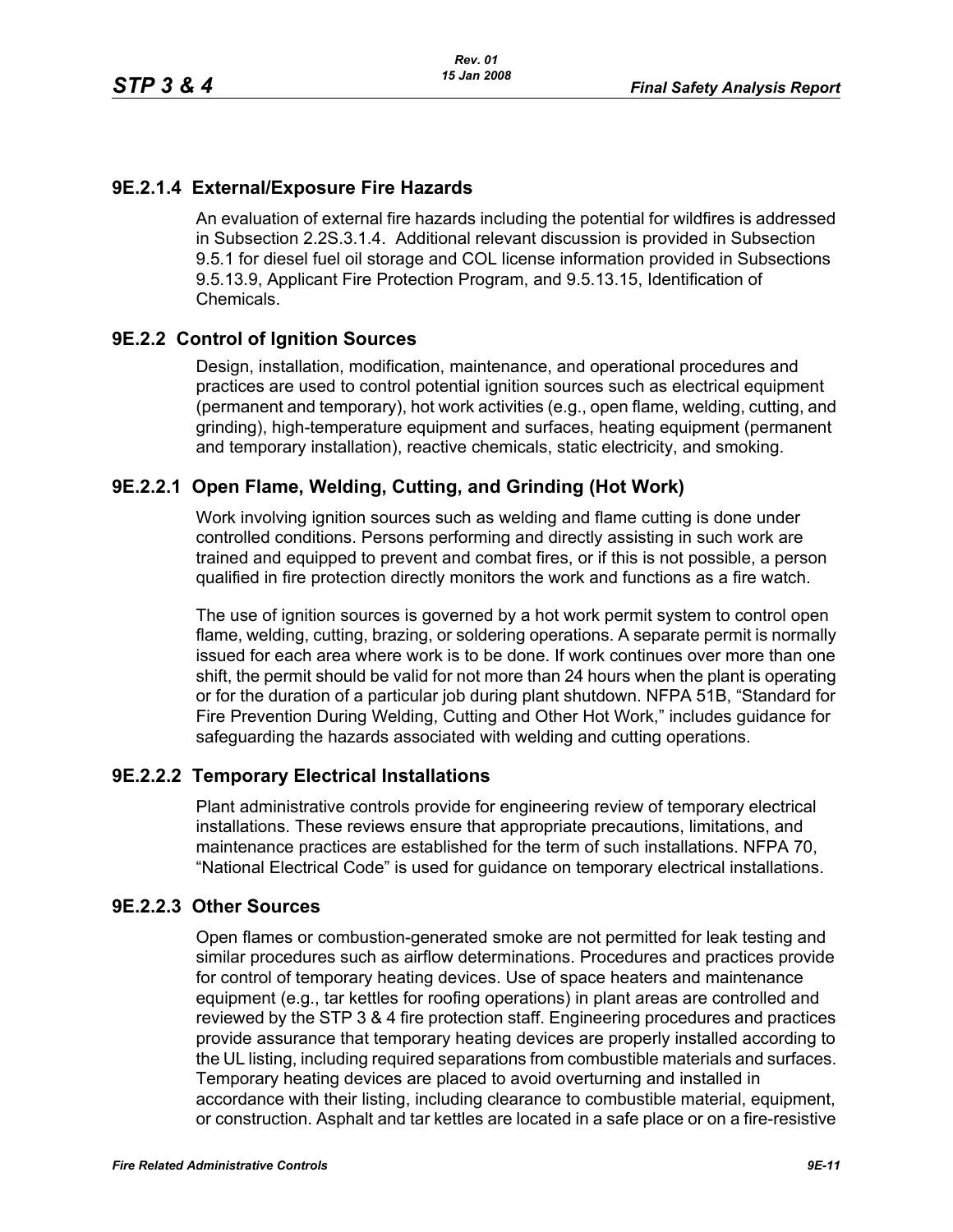roof at a point where they avoid ignition of combustible material below. Continuous supervision is maintained while kettles are in operation and metal kettle covers and fire extinguishers are provided.

## **9E.2.3 Housekeeping**

Administrative controls are established to reduce fire hazards in areas containing SSCs important to safety. These controls govern removal of waste, debris, scrap, oil spills, and other combustibles after completion of a work activity or at the end of the shift. Administrative controls also include procedures for performing and maintaining periodic housekeeping inspections to ensure continued compliance with fire protection controls. Housekeeping practices ensure that drainage systems especially drain hub grills, in areas containing fixed water-based suppression systems remain free of debris to minimize flooding if the systems discharge. RG 1.39, "Housekeeping Requirements for Water-Cooled Nuclear Power Plants," provides guidance on housekeeping, including the disposal of combustible materials.

### **9E.2.4 Fire Protection System Maintenance and Impairments**

Fire protection administrative controls are established to address the following:

- *(a)* Fire protection features are maintained and tested by qualified personnel. (See Subsection 9E.1.6.1).
- *(b)* Impairments to fire barriers, fire detection, and fire suppression systems are controlled by a permit system. Compensatory measures (see Subsection 9E.1.5) are established in areas where systems are so disarmed.
- *(c)* Test plans that list the individuals and their responsibilities in connection with routine tests and inspections of the fire protection systems are developed. The test plans contain the types, frequency, and detailed procedures for testing. Frequency of testing is based on the code of record for the applicable fire protection system. Procedures also contain instructions on maintaining fire protection during those periods when the fire protection system is impaired or during periods of plant maintenance (e.g., fire watches).
- *(d)* Fire barriers, including dampers, doors, and penetration seals, are routinely inspected. Penetration seals are inspected on a frequency and relative sample basis that provides assurance that the seals are functional. Sample size and inspection frequency are determined by the total number of penetrations and observed failure rates. Inspection frequency ensures that all seals will be inspected every 10 years. Inspections conform to NFPA 25, "Standard for the Inspection, Testing, and Maintenance of Water-Based Fire Protection Systems."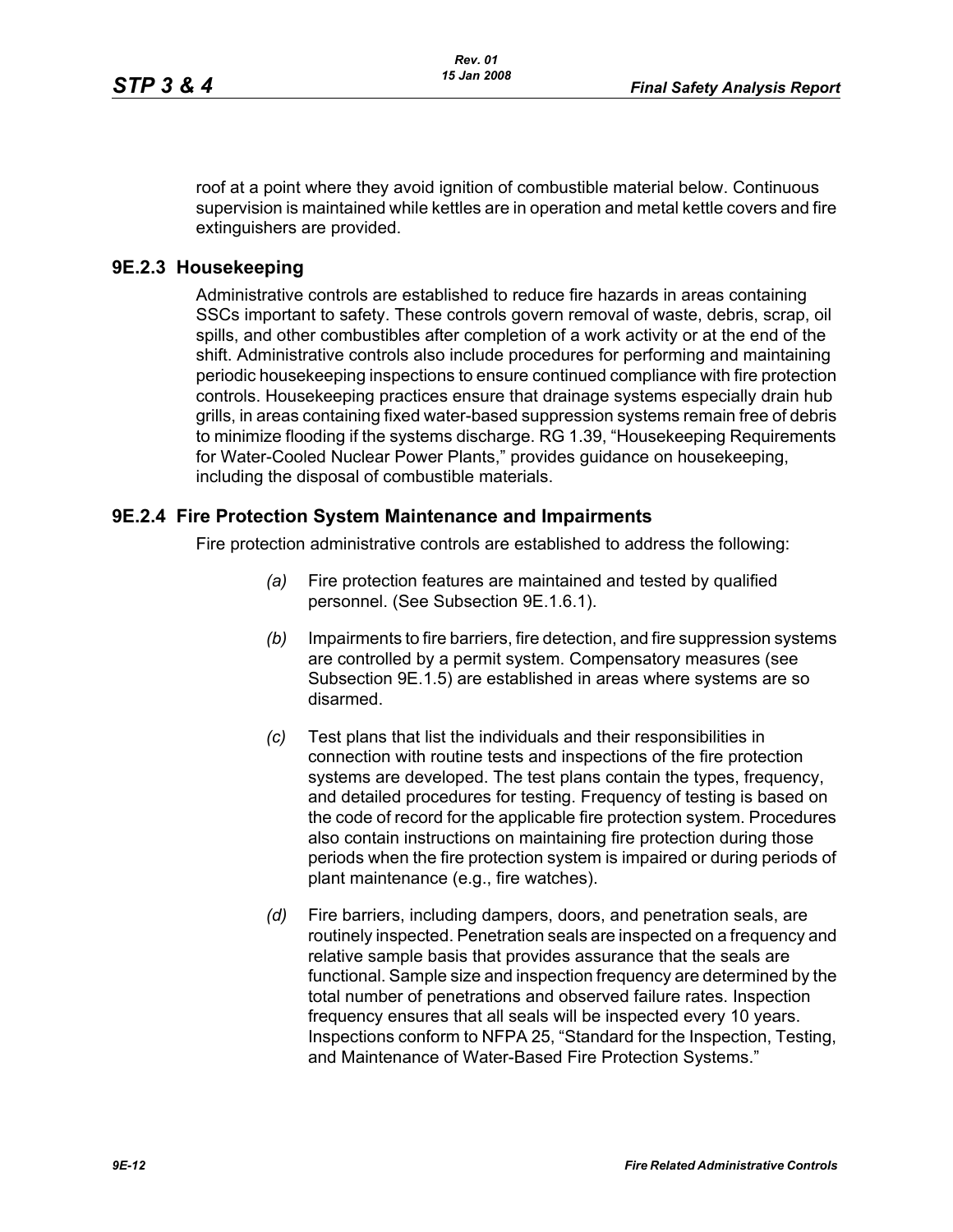# **9E.3 Fire Detection and Suppression**

## **9E.3.1 Fire Detection**

This topic is discussed in Subsection 9.5.1.

**9E.3.2 Fire Protection Water Supply Systems**

This topic is discussed in Subsection 9.5.1

### **9E.3.3 Automatic Suppression Systems**

This topic is discussed in Subsection 9.5.1

## **9E.3.4 Manual Suppression Systems and Equipment**

This topic is discussed in Subsection 9.5.1

## **9E.3.5 Manual Firefighting Capabilities**

#### **9E.3.5.1 Fire Brigade**

A site fire brigade trained and equipped for firefighting is established and on site at all times to ensure adequate manual firefighting capability for all areas of the plant containing SSCs important to safety. The fire brigade leader has ready access to keys for any locked doors. Subsection 9E.1.6.4 provides guidance on fire brigade training and qualifications.

### **9E.3.5.1.1 Fire Brigade Staffing**

The fire brigade includes at least five members on each shift. The shift supervisor is not a member of the fire brigade.

### **9E.3.5.1.2 Equipment**

The equipment provided for the brigade consists of personal protective equipment, such as turnout coats, bunker pants, boots, gloves, hard hats, emergency communications equipment, portable lights, portable ventilation equipment, and portable extinguishers. Self-contained breathing apparatus (SCBA) using full-face positive-pressure masks approved by the National Institute for Occupational Safety and Health (approval formerly given by the U.S. Bureau of Mines) is provided for fire brigade, damage control, and control room personnel. At least 10 masks should be available for fire brigade personnel. Control room personnel may be furnished breathing air by a manifold system piped from a storage reservoir if practical. Service or rated operating life should be at least 30 minutes for the self-contained units. STP 3 & 4 conforms to NFPA 1404, "Standard for Fire Service Respiratory Protection Training."

Fire brigade equipment is stored in accordance with manufacturers recommendations (e.g., firefighter clothing should not be stored where it will be subjected to ultraviolet light from the sun, welding, or fluorescent lights).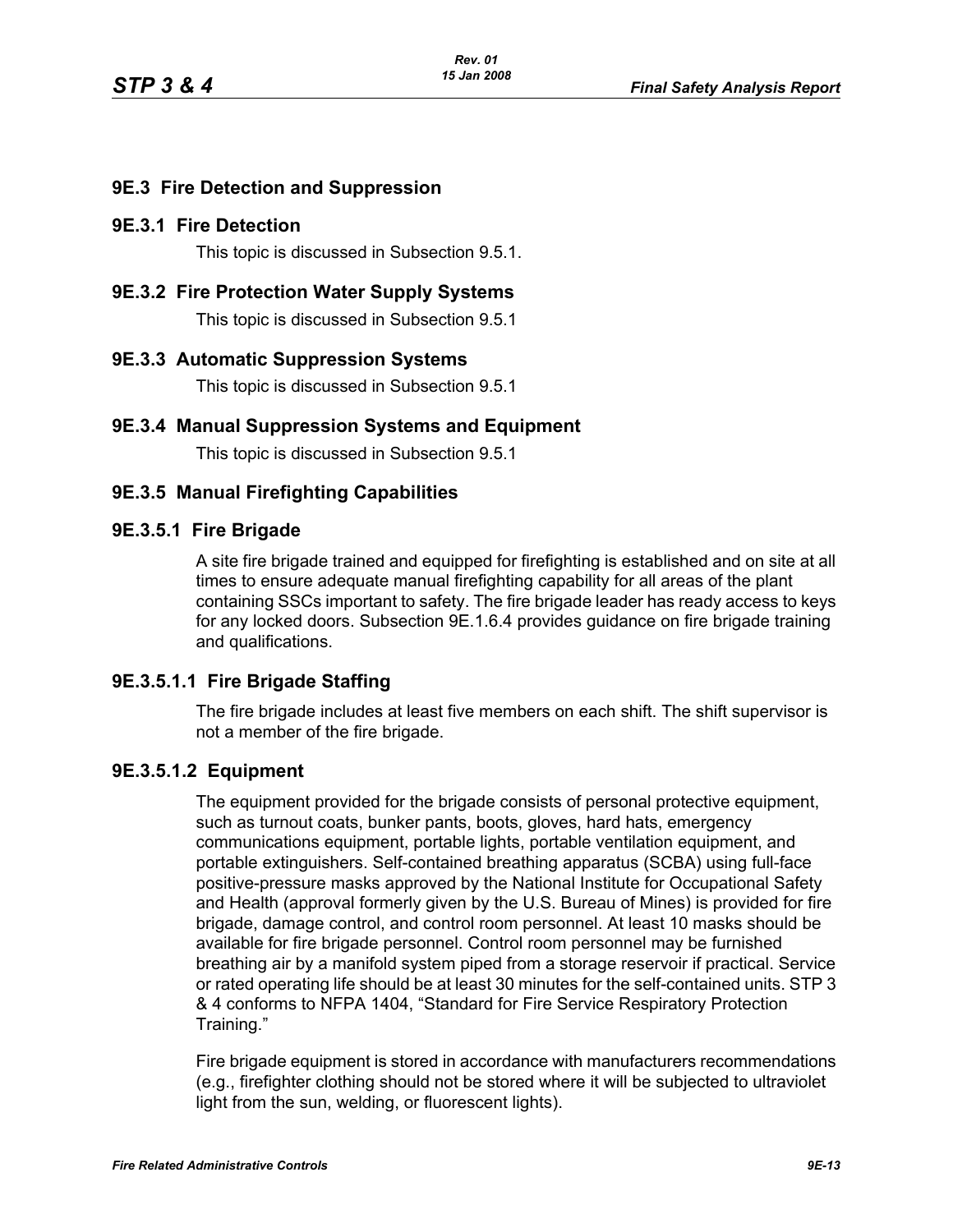At least a 1-hour supply of breathing air in extra bottles is located on the plant site for each self-contained breathing apparatus. In addition, an onsight 6-hour supply of reserve air is provided for the fire brigade personnel and arranged to permit quick and complete replenishment of exhausted air supply bottles as they are returned.

During refueling and maintenance periods, self-contained breathing apparatus is provided near the containment entrances for firefighting and damage control personnel. These units are marked as emergency equipment and are independent of the plant breathing air system provided inside containment and general areas.

## **9E.3.5.1.3 Procedures and Prefire Plans**

Procedures are established to control actions by the fire brigade upon notification by the control room of a fire and to define firefighting strategies. These procedures include the following:

- *(a)* actions to be taken by control room personnel to notify the fire brigade upon report of a fire or receipt of an alarm on the control room fire alarm panel (e.g., announcing the location of the fire over the public address system, sounding fire alarms, and notifying the shift supervisor and the fire brigade leader of the type, size, and location of the fire)
- *(b)* actions to be taken by the fire brigade after notification by the control room of a fire (e.g., assembling in a designated location, receiving directions from the fire brigade leader, and discharging specific firefighting responsibilities, including selection and transportation of firefighting equipment to the fire location, selection of protective equipment, operating instructions for use of fire suppression systems, and use of preplanned strategies for fighting fires in specific areas)
- *(c)* strategies for fighting fires in all plant areas, including the following:
	- (i) fire hazards in each area covered by the specific prefire plans
	- (ii) SSCs credited for fire safe shutdown
	- (iii) fire suppression agents best suited for extinguishing the fires associated with the fire hazards in that area and the nearest location of these suppression agents
	- (iv) most favorable direction from which to attack a fire in each area in view of the ventilation direction, access hallways, stairs, and doors that are most likely to be free of fire, and the best station or elevation for fighting the fire, as well as all access and egress routes involving locked doors and the appropriate precautions and methods for access specified
	- (v) plant systems that should be managed to reduce the damage potential during a local fire and the location of local and remote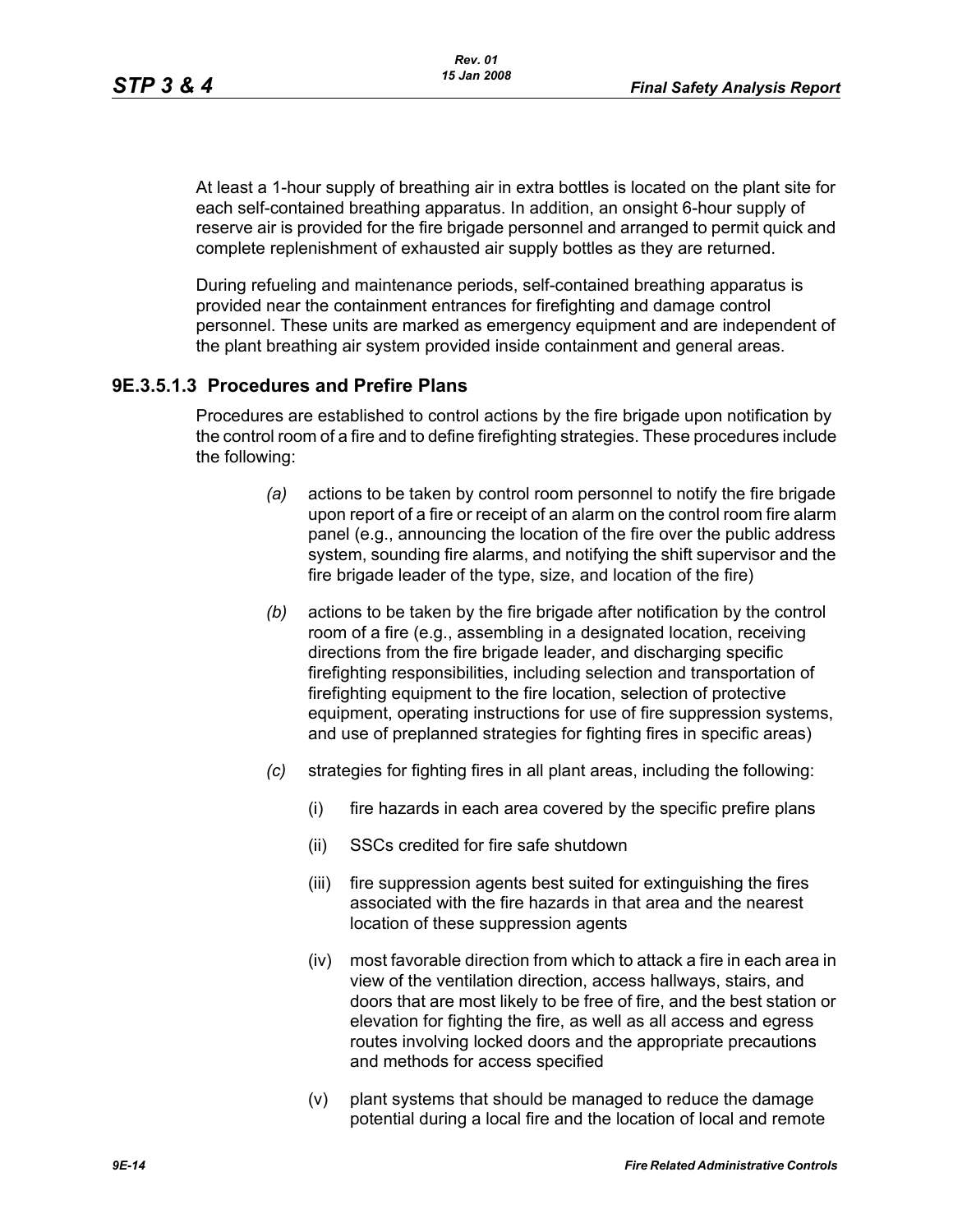controls for such management (e.g., any hydraulic or electrical systems in the area/zone covered by the specific firefighting procedure that could increase the hazards in the area because of over-pressurization or electrical hazards)

- (vi) vital heat-sensitive system components that need to be kept cool while fighting a local fire, in particular, hazardous combustibles that need cooling
- (vii) organization of firefighting brigades and the assignment of special duties (including command control of the brigade, transporting fire suppression and support equipment to the fire scenes, applying the extinguishing agent to the fire, communication with the control room, and coordination with outside fire departments, according to job title so that all firefighting functions are covered by any complete shift personnel complement
- (viii) potential radiological and toxic hazards in fire areas/zones
- (ix) ventilation system operation that ensures desired plant air distribution when the ventilation flow is modified for fire containment or smoke clearing operation
- (x) operations requiring control room and shift engineer coordination or authorization
- (xi) instructions for plant operators and general plant personnel during fire
- (xii) communications between the fire brigade leader, fire brigade, offsite mutual aid responders, control room, and licensee's emergency response organization

Firefighting procedures identify the techniques and equipment for the use of water in fighting electrical cable fires in nuclear plants, particularly in areas containing a high concentration of electric cables with plastic insulation in accordance with NFPA 1620, "Recommended Practice for Pre-Incident Planning."

### **9E.3.5.1.4 Performance Assessment/Drill Criteria**

Fire brigade drills are performed so that the fire brigade can practice as a team.

Drills are performed quarterly for each shift fire brigade. Each fire brigade member should participate in at least two drills annually.

A sufficient number of these drills, but not less than one for each shift's fire brigade per year, are unannounced to determine the firefighting readiness of the plant's fire brigade, brigade leader, and fire protection systems and equipment. Persons planning and authorizing an unannounced drill ensure that the responding shift fire brigade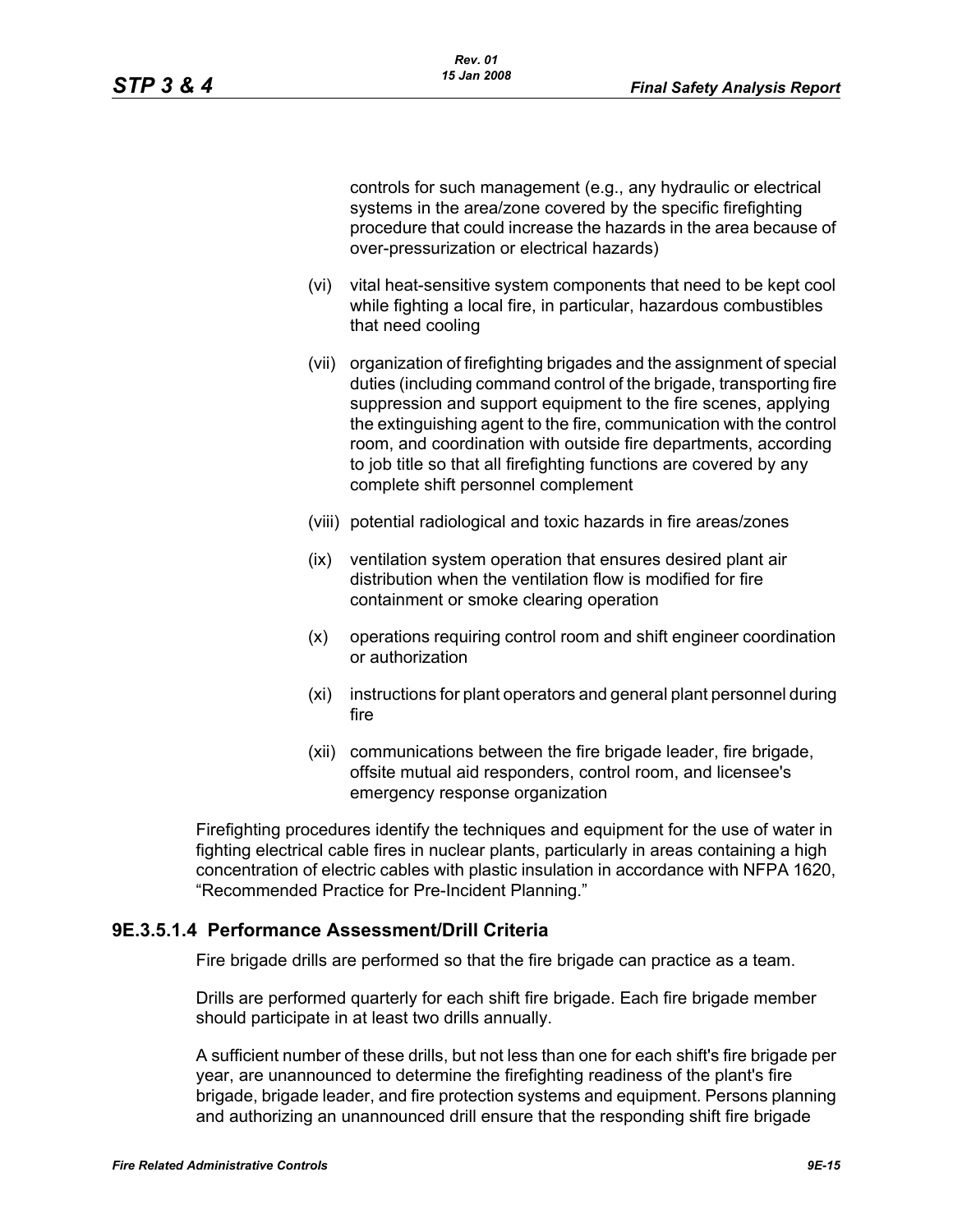members are not aware that a drill is being planned until it has begun. At least one drill per year is performed on a "back shift" for each shift's fire brigade.

Drills are preplanned to establish training objectives and critiqued to determine how well the training objectives have been met. Members of the management staff responsible for plant safety and fire protection should plan and critique unannounced drills. Performance deficiencies of a fire brigade or of individual fire brigade members should be remedied by scheduling additional training for the brigade or members.

Unsatisfactory drill performance should be followed by a repeat drill within 30 days.

The local fire department is invited to participate in drills at least annually.

At 3-year intervals, qualified individuals independent of STPNOC critique a randomly selected unannounced drill. Drills include the following:

- *(a)* The effectiveness of the fire alarms, time required to notify and assemble the fire brigade, and selection, placement, and use of equipment and firefighting strategies should be assessed.
- *(b)* Each brigade member's knowledge of his or her role in the firefighting strategy for the area assumed to contain the fire, and the brigade member's conformance with established plant firefighting procedures and use of firefighting equipment, including self-contained emergency breathing apparatus, communication, lighting, and ventilation should be assessed.
- *(c)* The simulated use of firefighting equipment required to cope with the situation and type of fire selected for the drill should be evaluated. The area and type of fire chosen for the drill should differ from those used in the previous drills so that brigade members are trained in fighting fires in various plant areas. The situation selected should simulate the size and arrangement of a fire that could reasonably occur in the area selected, allowing for fire development during the time required to respond, obtain equipment, and organize for the fire, assuming loss of automatic suppression capability.
- *(d)* The brigade leader's direction of the firefighting effort should be assessed with regard to thoroughness, accuracy, and effectiveness.

Drill records are retained for a period of 3 years (See Subsection 9E.1.6.4 for additional discussion on drill records.)

### **9E.3.5.2 Offsite Manual Firefighting Resources**

### **9E.3.5.2.1 Capabilities**

The local offsite fire departments that provide back up manual firefighting resources should have the following capabilities: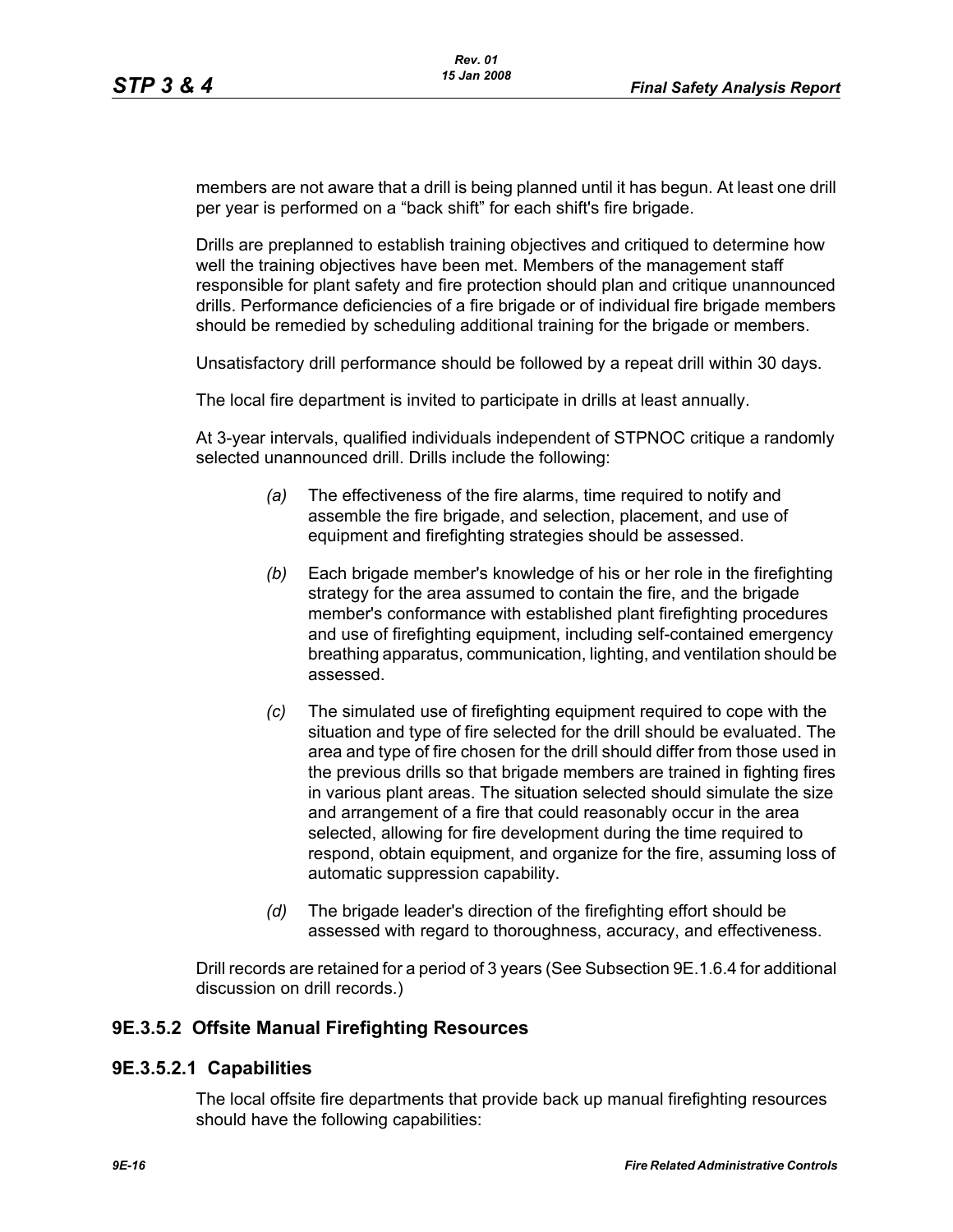- *(a)* Personnel and equipment with capacities consistent with those assumed in the plant's fire hazards analysis and prefire plans
- *(b)* Hose threads or adapters to connect with onsite hydrants, hose couplings, and standpipe risers (Also see Subsection 9E.3.4.2).

## **9E.3.5.2.2 Training**

Local offsite fire department personnel who provide back up manual firefighting resources should be trained in the following:

- *(a)* Operational precautions when fighting fires on nuclear power plant sites and the need for radiological protection of personnel and the special hazards associated with a nuclear power plant site
- *(b)* The procedures for notification and expected roles of the offsite responders
- *(c)* Site access procedures and the identity (by position and title) of the individual in the onsite organization who will control the responders' support activities (offsite response support personnel should be provided with appropriate identification cards where required)
- *(d)* Fire protection authorities, responsibilities, and accountabilities with regard to responding to a plant fire, including the fire event command structure between the plant fire brigade and offsite responders
- *(e)* Plant layout, plant fire protection systems and equipment, plant fire hazards, and prefire response plans and procedures

# **9E.3.5.2.3 Agreement/Plant Exercise**

STP 3 & 4 establishes written mutual aid agreements with offsite fire departments. Plant procedures delineate fire protection authorities, responsibilities, and accountabilities with regard to responding to plant fire or emergency events, including the fire event command structure between the plant fire brigade and offsite responders.

The plant fire brigade drill schedule should provide for periodic local fire department participation (at least annually). These drills should effectively exercise the fire event command structure between the plant fire brigade and offsite responders. (See Subsection 9E.3.5.1.4 for guidance on conduct and evaluation of fire brigade drills.)

### **9E.4 Building Design/Passive Features**

This topic is discussed in Subsection 9.5.1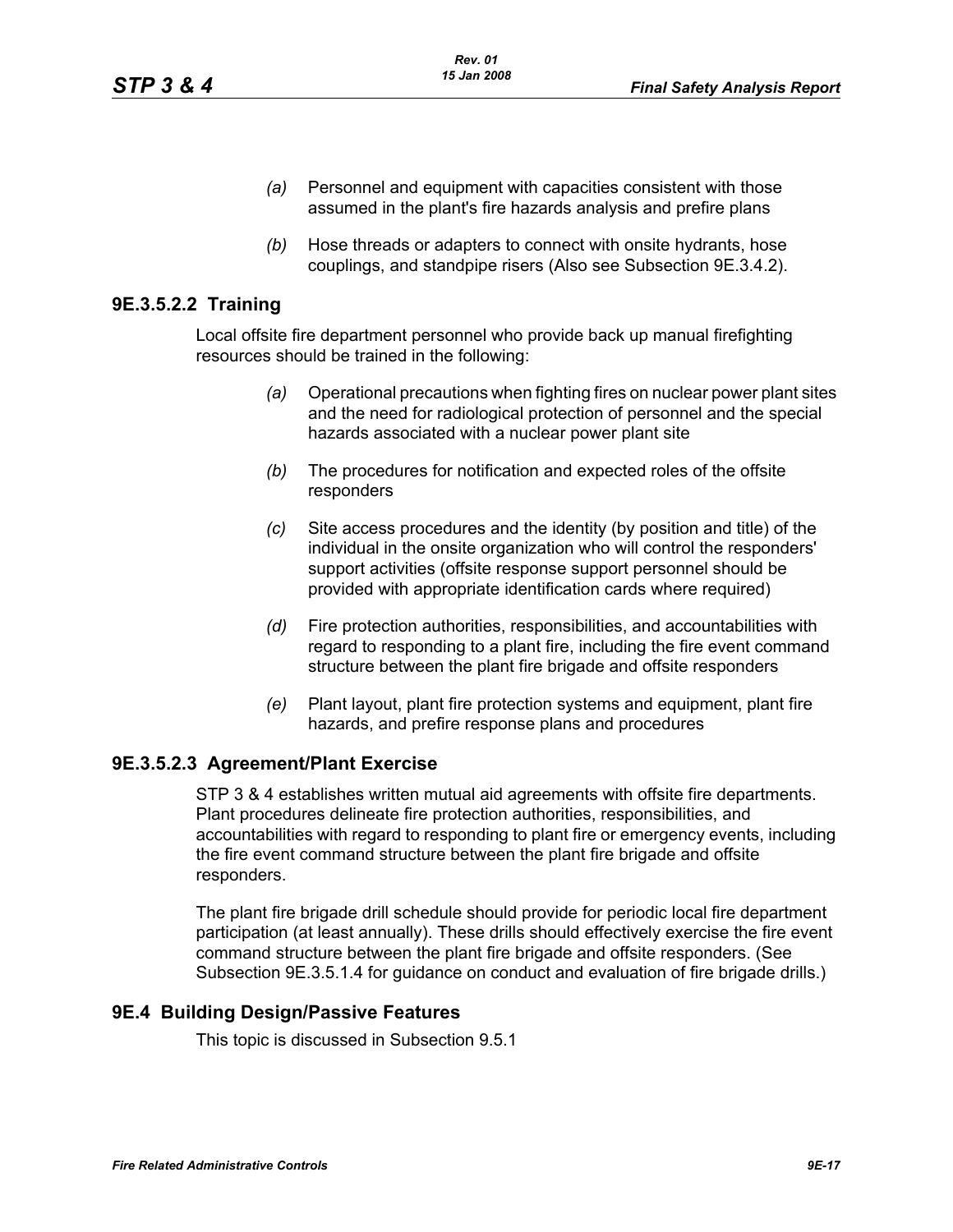## **9E.5 Safe-Shutdown Capability**

The systems required for safe shutdown are discussed in Section 7.4 and the fire protection design features for safe shutdown are discussed in detail in Subsection 9.5.1.

## **9E.5.1 Post-Fire Safe-Shutdown Performance Goals**

This topic is discussed in Section 7.4 and Subsection 9.5.1.

#### **9E.5.2 Cold Shutdown and Allowable Repairs**

This topic is discussed in Section 19Q.6.

#### **9E.5.3 Fire Protection of Safe-Shutdown Capability**

The systems required for safe shutdown are discussed in Section 7.4 and the fire protection design features for protecting safe-shutdown capability are discussed in detail in Subsection 9.5.1.

#### **9E.5.4 Alternative and Dedicated Shutdown Capability**

The remote shutdown system is described in Subsections 7.4.1.4, 9.5.1.1 and 9.5.1.1.2.

#### **9E.5.5 Post-Fire Safe-Shutdown Procedures**

Procedures for effecting safe shutdown reflect the results and conclusions of the safeshutdown analysis. Time-critical operations for effecting safe shutdown identified in the safe-shutdown analysis and incorporated in post-fire procedures are validated.

# **9E.5.5.1 Safe-Shutdown Procedures**

Post-fire safe-shutdown operating procedures are developed for those areas where alternative or dedicated shutdown is required.

#### **9E.5.5.2 Alternative/Dedicated Shutdown Procedures**

Procedures describe the tasks to implement alternative/dedicated shutdown capability when offsite power is available and when offsite power is not available for 72 hours.

These procedures address necessary actions to compensate for spurious actuations and high-impedance faults if such actions are identified in the Fire Hazards Analysis (Section 9A) to effect safe shutdown.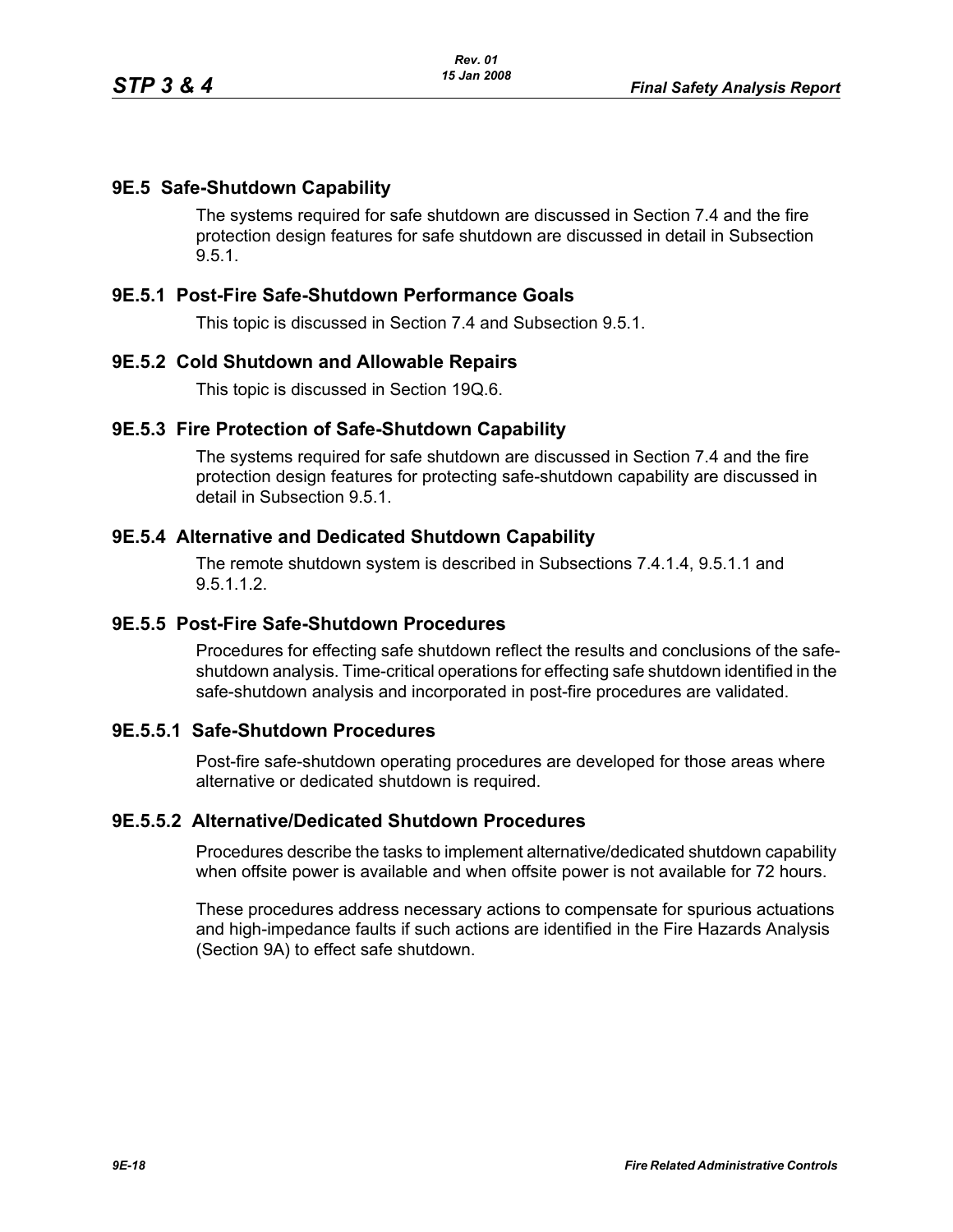Procedures governing return to the control room following evacuation address the following conditions:

- *(a)* The fire has been extinguished and so verified by appropriate fire protection personnel.
- *(b)* The control room has been deemed habitable by appropriate fire protection personnel and the shift supervisor.
- *(c)* Damage has been assessed and, if necessary, corrective action has been taken to ensure that necessary safety, control, and information systems are functional (some operators may assist with these tasks), and the shift supervisor has authorized return of plant control to the control room.
- *(d)* Turnover procedures that ensure an orderly transfer of control from the alternative/dedicated shutdown panel to the control room have been completed.

## **9E.5.5.3 Repair Procedures**

For the ABWR, repair procedures are not necessary to achieve safe shutdown. See discussion in Subsection 9.5.1.1.2 and Section 19Q.6.

### **9E.5.6 Shutdown/Low-Power Operations**

The design features providing for fire protection during nonpower operation are discussed in Section 19Q ABWR Shutdown Risk Assessment.

### **9E.6 Fire Protection for Areas Important to Safety**

The following areas were outside the scope of the ABWR Standard Plant Design and are addressed in Subsection 9.5.13.9 (COL License Information Item 9.26):

- *(a)* Main Transformer
- *(b)* Equipment entry lock
- *(c)* Fire protection pumphouse
- *(d)* Ultimate heat sink

# **9E.7 Protection of Special Fire Hazards Exposing Areas Important to Safety**

## **9E.7.1 Reactor Coolant Pump Oil Collection**

This topic is not applicable to the ABWR.

# **9E.7.2 Turbine/Generator Building**

This topic is discussed in Subsection 9.5.1.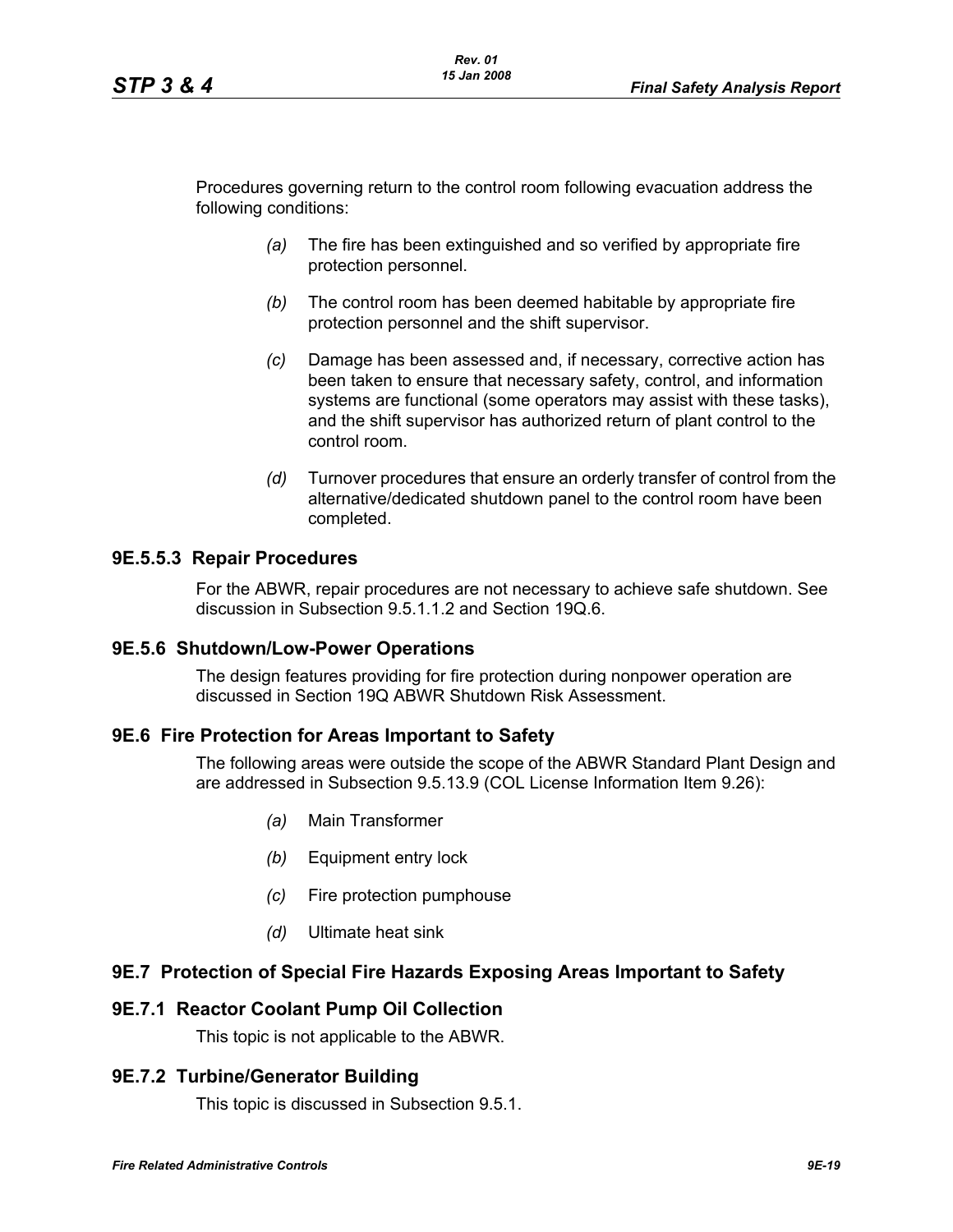# **9E.7.3 Station Transformers**

Fire protection for the Main Transformer was outside the scope of the ABWR Standard Plant Design and is addressed in Subsection 9.5.13.9 (COL License Information Item 9.26).

## **9E.7.4 Diesel Fuel Oil Storage Areas**

This topic is discussed in Subsection 9.5.1.

## **9E.7.5 Flammable Gas Storage and Distribution**

To reduce the possibility of wall penetration in the event of a container failure, care is taken to locate high-pressure gas storage containers with the long axis parallel to building walls. Acetylene-oxygen gas cylinders are not stored in areas that contain or expose equipment important to safety or the fire protection systems that serve those equipment areas.

The fire hazards associated with bulk storage of hydrogen for generator cooling is addressed in Table 2.2S-2, STP Onsite Chemical Storage and Table 2.2S-6, Onsite chemical Storage-Disposition. The bulk storage system meets the guidance of EPRI Report NP-5283-SR-A. The bulk storage system is described in Section 10.2.

### **9E.7.6 Nearby Facilities**

An evaluation of external fire hazards including the potential for wildfires is addressed in Subsection 2.2S.3.1.4 which indicated that no special FPP provisions are required for the threat of fire or explosion from nearby facilities.

### **9E.8 Fire Protection for New Reactors**

### **9E.8.1 General**

## **9E.8.2 Enhanced Fire Protection Criteria**

As discussed in Subsection 9.5.1.1.2, a principal feature of the ABWR design approach to fire protection is providing three complete divisions of safety-related cooling systems with only one division located in any single fire area. Complete burnout of any fire area without recovery will not prevent safe shutdown of the plant; therefore, complete burnout of a fire area can be tolerated (divisional separation is not practical in the case of the inerted containment, the control room and the remote shutdown panel rooms and the basis for acceptability of these areas is discussed in more detail in Subsection 9.5.1.1.2).

## **9E.8.3 Passive Plant Safe-Shutdown Condition**

Not applicable; the ABWR is an evolutionary design with active safety features.

### **9E.8.4 Applicable Industry Codes and Standards**

The NFPA codes and standards of record related to the design and installation of fire protection systems and features for the certified ABWR are those referenced in Section 1.8.